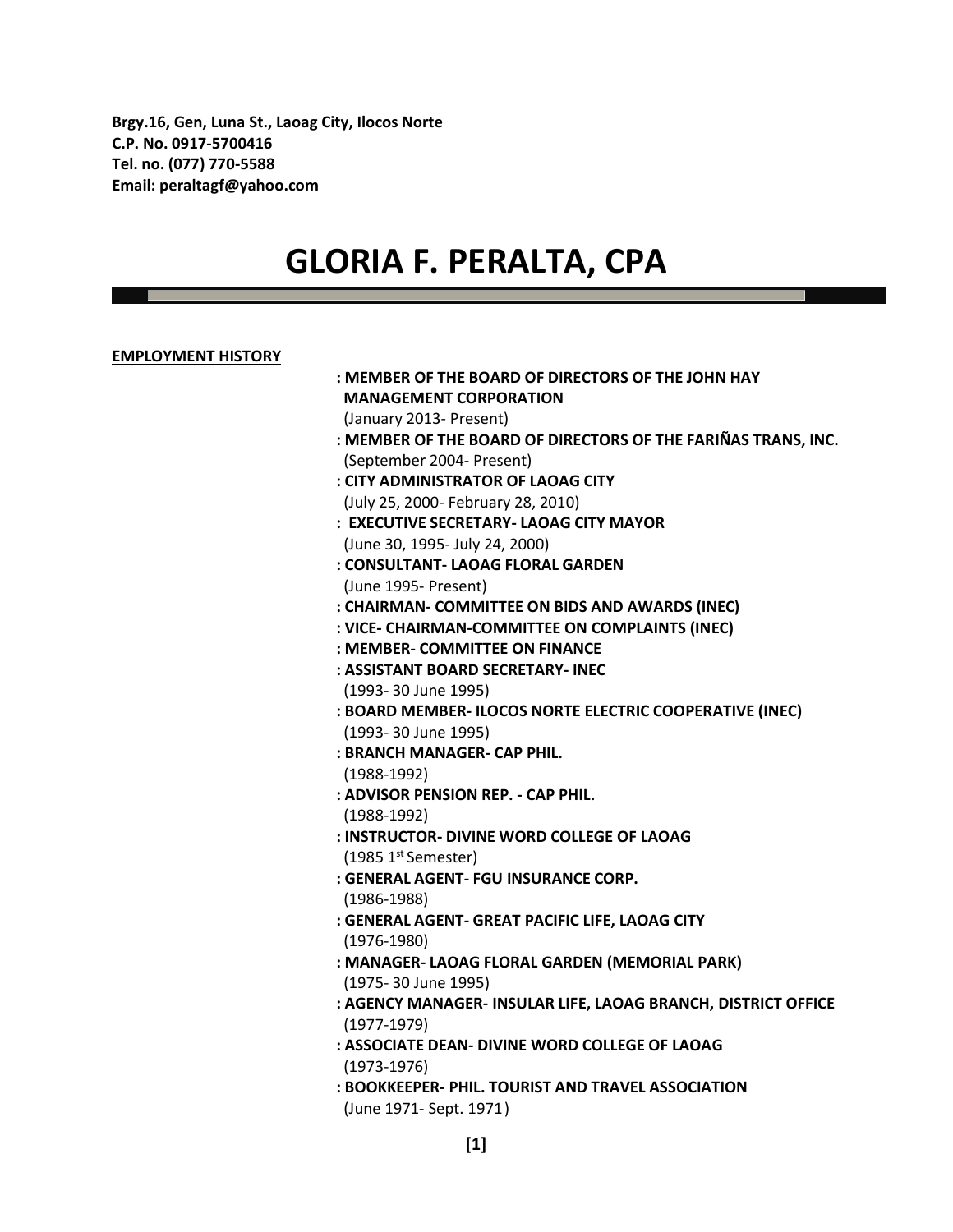**: FACULTY MEMBER- DIVINE WORD COLLEGE OF LAOAG** (1966-1976)

# **PAST COMMITMENTS IN THE CITY GOVERNMENT OF LAOAG**

- **: CHAIRMAN-** BIDS AND AWARDS COMMITTEE
- **: CHAIRMAN -** PERSONAL SELECTION BOARD
- **: CHAIRMAN -** DISCIPLINARY and SEPARATION BOARD
- **: CHAIRMAN -** PROGRAM ON AWARDS and INCENTIVES FOR SERVICE
	- EXCELLENCE (P.R.A.I.S.E.)
- **: CHAIRMAN-** GRIEVANCE COMMITTEE
- **: EXECUTIVE OFFICER-** CITY DISASTER COORDINATING COUNCIL
- **: CHAIRMAN-** LAOAG CITY AIDS COUNCIL

#### **PROFESSIONAL AFFILIATION**

# **: PHILIPPINE INSTITUTE OF CERTIFIED PUBLIC ACCOUNTANTS (PICPA**) LAOAG CITY- ILOCOS CHAPTER

#### **POLITICAL AFFILIATION**

# **: CHAIRMAN**- LAOAG CITY **LIBERAL PARTY- May 2010 Elections**

## **SIGNIFICANT TRAINING PROGRAMS**

| CORPORATE GOVERNANCE ORIENTATION PROGRAM<br>April 16, 2013                               |
|------------------------------------------------------------------------------------------|
| <b>COOPERATIVE MANAGEMENT COURSE I</b>                                                   |
| June 28- July 2, 1993 - SPONSORED by the NATIONAL ELECTRIFICATION ADMINISTRATION (NEA)   |
| HIV/ AIDS ORIENTATION SEMINAR and VALIDATION WORKSHOP                                    |
| May 31, 2002- FUTURE GROUP INTERNATIONAL/ POLICY PROJECT PHILIPPINES, DILG and PHIL.     |
| NATIONAL AIDS COUNCIL                                                                    |
| EHEM! AHA! CULTURAL SENSITIVITY SEMINAR                                                  |
| May 17-19, 2005- by the OFFICE OF THE DEPUTY OMBUDSMAN for LUZON                         |
| SEMINAR ON QUALITY OF PUBLIC SERVICE of LGUs THRU TOTAL QUALITY MANAGEMENT               |
| October 10-12, 2009 by DAP                                                               |
| ORIENTATION ON ISO 9001:2008 for TOP MANAGEMENT and OFFICIALS                            |
| 20 April 2009 by DAP                                                                     |
| APPRECIATION COURSE ON THE PREVENTION and CONTROL of HIV/AIDS and SUBSTANCE ABUSE IN THE |
| <b>WORKPLACE</b>                                                                         |
| Feb. 18-19 2004 by DOLE                                                                  |
| TRAINING ON DEVELOPING CITIZENS CHARTER                                                  |
| April 17-19, 2006- DAP and the BRITISH EMBASSY, MANILA                                   |
| REFRESHER COURSE ON PROCUREMENTS UPDATES AND TRAINING ON THE GENERIC PROCUREMENT         |